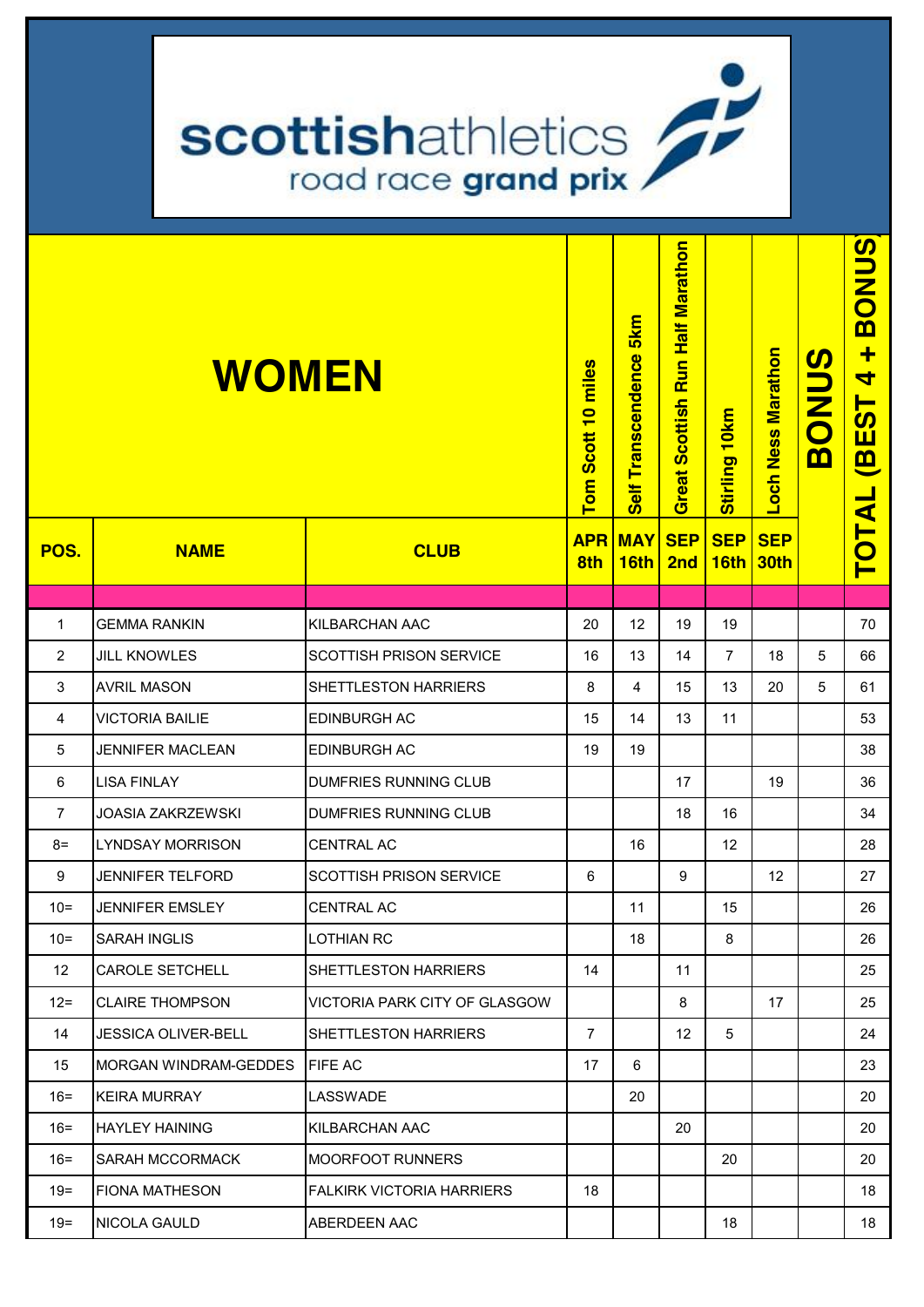| $19 =$ | <b>GAIL MURDOCH</b>     | <b>CARNNEGIE HARRIERS</b>        | $\mathbf{1}$ |                | $\overline{2}$ |    | 15             | 18                |
|--------|-------------------------|----------------------------------|--------------|----------------|----------------|----|----------------|-------------------|
| $22 =$ | <b>HESTER BURT</b>      | FIFE AC                          |              | 17             |                |    |                | 17                |
| $22 =$ | <b>MORGAN MURPHY</b>    | <b>EDINBURGH AC</b>              |              |                |                | 17 |                | 17                |
| $24 =$ | KATIE WHITE             | <b>GARSCUBE HARRIERS</b>         |              |                | 16             |    |                | 16                |
| $24 =$ | <b>FIONA DRAKE</b>      | <b>CORSTORPHINE AAC</b>          |              |                |                |    | 16             | 16                |
| $26 =$ | <b>EILIS MCKECHANIE</b> | HUNTERS BOG TROTTERS             |              | 15             |                |    |                | 15                |
| 27     | <b>LESLEY CHISHOLM</b>  | <b>GARSCUBE HARRIERS</b>         |              |                |                | 14 |                | 14                |
| $28 =$ | KIM THREADGALL          | <b>EDINBURGH AC</b>              | 13           |                |                |    |                | 13                |
| $28 =$ | <b>ERICA CHRISTIE</b>   | <b>BELLAHOUSTON HARRIERS</b>     |              |                |                |    | 13             | 13                |
| $30 =$ | <b>MEGAN CRAWFORD</b>   | FIFE AC                          | 12           |                |                |    |                | $12 \overline{ }$ |
| $30 =$ | AMMIE MCKIMMIE          | FIFE AC                          | 11           | $\mathbf{1}$   |                |    |                | $12 \overline{ }$ |
| 32     | <b>MARY JOHNSON</b>     | <b>HIGHLAND HILL RUNNERS</b>     |              |                |                |    | 11             | 11                |
| $33 =$ | LOUISE HILL-STIRLING    | AYR SEAFORTH AAC                 | 10           |                |                |    |                | 10 <sup>°</sup>   |
| $33 =$ | <b>TESSA HILL</b>       | HUNTERS BOG TROTTERS             |              | 10             |                |    |                | 10 <sup>°</sup>   |
| $33 =$ | <b>CLAIRE MCCRACKEN</b> | <b>BELLAHOUSTON HARRIERS</b>     |              |                | 10             |    |                | 10                |
| $33 =$ | <b>HELEN SHARPE</b>     | FIFE AC                          |              |                |                | 10 |                | 10                |
| $33 =$ | <b>MARY MCCUTCHEON</b>  | <b>GIFFNOCK NORTH</b>            |              |                |                |    | 10             | 10 <sup>°</sup>   |
| $38 =$ | <b>LAURA MCGARRITY</b>  | <b>TROON TORTOISES</b>           | 9            |                |                |    |                | 9                 |
| $38 =$ | <b>FIONA THOMPSON</b>   | <b>CENTRAL AC</b>                |              | 9              |                |    |                | 9                 |
| $38 =$ | MICHELLE SANDISON       | <b>SPRINGBURN HARRIERS</b>       |              |                |                | 9  |                | 9                 |
| $38 =$ | <b>ISOBEL BURNETT</b>   | <b>CARNNEGIE HARRIERS</b>        |              |                |                |    | 9              | 9                 |
| $42 =$ | <b>KATHRYN PENNEL</b>   | <b>PITREAVIE</b>                 |              | 8              |                |    |                | 8                 |
| $42 =$ | <b>MICHELLE GREEN</b>   | <b>MORAY ROAD RUNNERS</b>        |              |                |                |    | 8              | 8                 |
| $44 =$ | <b>SUE RIDLEY</b>       | <b>EDINBURGH AC</b>              |              | $\overline{7}$ |                |    |                | $7^{\circ}$       |
| $44 =$ | <b>DEBORAH GRAY</b>     | <b>BELLAHOUSTON ROAD RUNNERS</b> |              |                | $\overline{7}$ |    |                | $\overline{7}$    |
| $44 =$ | <b>CAROL MASSIE</b>     | FRASERBURGH RUNNING CLUB         |              |                |                |    | $\overline{7}$ | $\overline{7}$    |
| $47 =$ | <b>JILL SMYLIE</b>      | <b>GIFFNOCK NORTH</b>            |              |                | 6              |    |                | 6                 |
| $47 =$ | <b>CLAIRE MOFFETT</b>   | <b>FALKIRK VICTORIA HARRIERS</b> |              | $\overline{2}$ |                | 4  |                | 6                 |
| $47 =$ | LAURA DUNN              | <b>EDINBURGH AC</b>              |              |                |                | 6  |                | 6                 |
| $47 =$ | <b>BARBARA ANDERSON</b> | <b>GARSCUBE HARRIERS</b>         |              |                |                |    | 6              | 6                 |
| $51 =$ | <b>MARLENE HUNTER</b>   | SPRINGBURN HARRIERS              | 5            |                |                |    |                | 5                 |
| $51 =$ | <b>SARAH PARKINSON</b>  | FIFE AC                          |              | 5              |                |    |                | 5                 |
| $51 =$ | <b>LYNSEY MCNICOL</b>   | <b>DUMBARTON AAC</b>             |              |                | 5              |    |                | 5                 |
| $51 =$ | SANDRA ROBERTSON        | FIFE AC                          |              |                |                |    | 5              | 5                 |
| $55 =$ | <b>CLAIRE WHARTON</b>   | <b>BELLAHOUSTON ROAD RUNNERS</b> | 4            |                |                |    |                | 4                 |
| $55 =$ | <b>CHARLENE KELLY</b>   | DUMBARTON AAC                    |              |                | $\overline{4}$ |    |                | 4                 |
| $55 =$ | <b>ANGELA REID</b>      | <b>FORRES HARRIERS</b>           |              |                |                |    | 4              | 4                 |
| $58 =$ | PAMELA MCCROSSAN        | <b>CLYDESDALE HARRIERS</b>       | 3            |                |                |    |                | 3                 |
| $58 =$ | <b>JACQUI THOMSON</b>   | VICTORIA PARK CITY OF GLASGOW    |              | 3              |                |    |                | 3                 |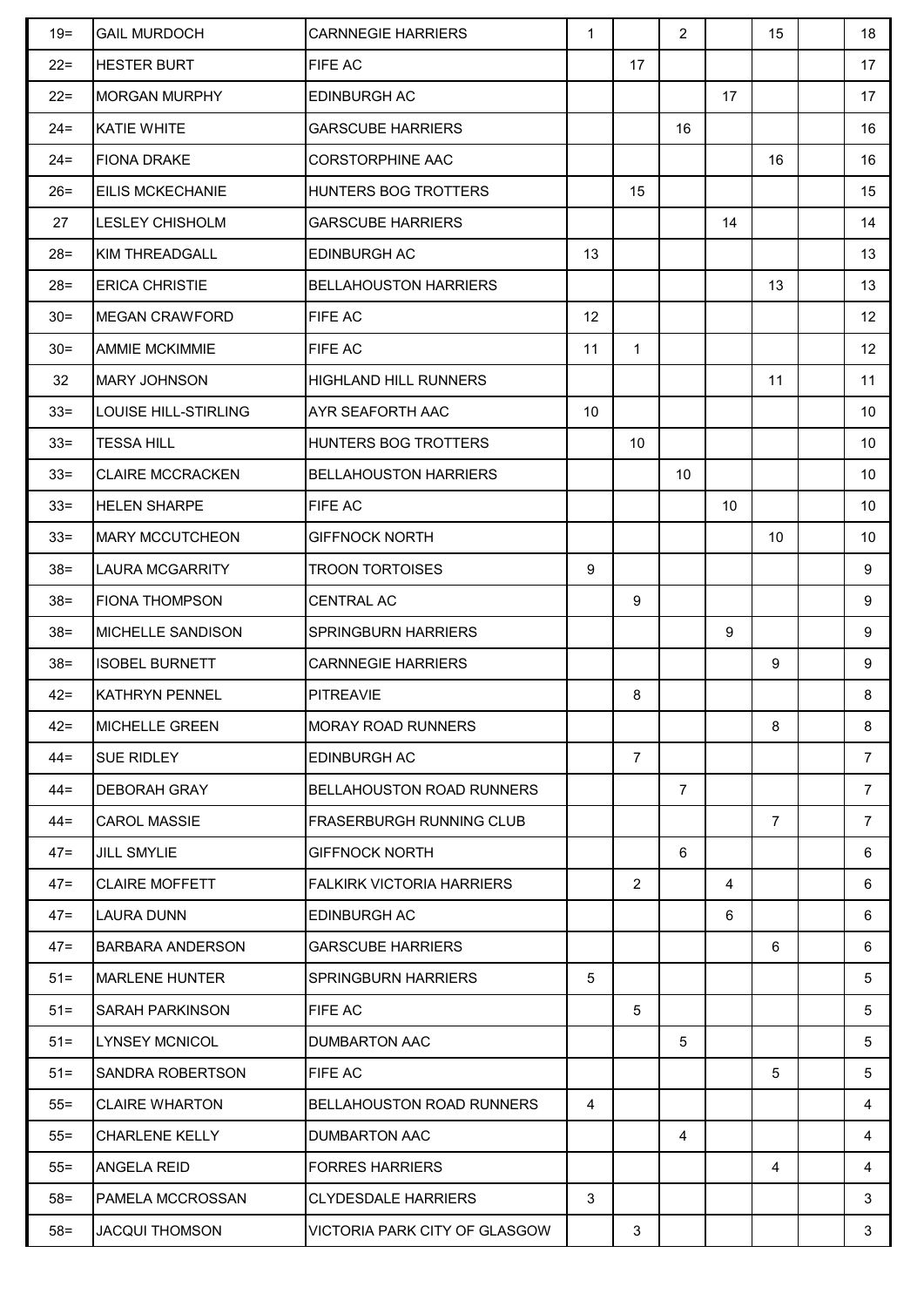| $58 =$ | <b>IJULIE MALKO</b>     | CORSTORPHINE AAC                 |                | 3 |                |                | 3 |
|--------|-------------------------|----------------------------------|----------------|---|----------------|----------------|---|
| $58 =$ | ISCOUT ADKIN            | <b>IMOORFOOT RUNNERS</b>         |                |   | 3              |                | 3 |
| $58 =$ | <b>I</b> CAROLINE MCKAY | <b>EDINBURGH RUNNING NETWORK</b> |                |   |                | 3              | 3 |
| $63 =$ | <b>JANNE MURRAY</b>     | ICLYDESDALE HARRIERS             | $\overline{2}$ |   |                |                | 2 |
| $63=$  | <b>IALISON MCGILL</b>   | <b>FIFE AC</b>                   |                |   | $\overline{2}$ |                | 2 |
| $63 =$ | <b>IKEZIAH HIGGINS</b>  | <b>HARMENY AC</b>                |                |   |                | $\overline{2}$ | 2 |
| $66 =$ | ISARAH SCOTT            | <b>IEDINBURGH AC</b>             |                |   |                |                |   |
| $66 =$ | IALEXANDRA LAMOND       | RONHILL CAMBUSLANG HARRIERS      |                |   |                |                |   |
| 66=    | ISOPHIE HORROCKS        | IEDINBURGH UNI H & H             |                |   |                |                |   |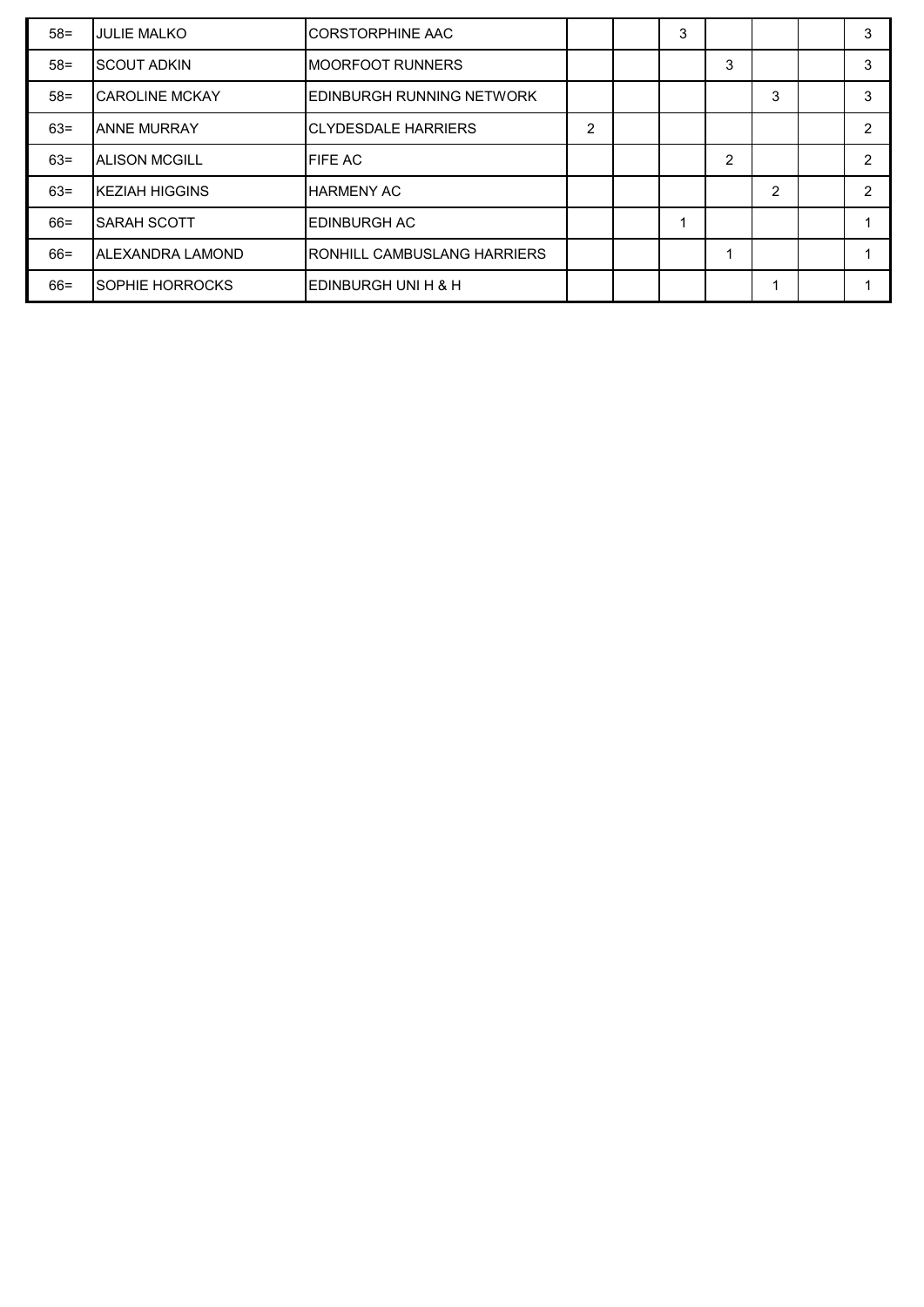## **scottishathletics**

| <b>MEN</b>     |                          |                             | Scott 10 miles<br>Tom | 5km<br><b>Transcendence</b><br><b>Self</b> | <b>Half Marathon</b><br>Run <sup>1</sup><br>Scottish<br>Great | 10 <sub>km</sub><br><b>Stirling</b> | <b>Ness Marathon</b><br>Loch | <u>ທ</u><br><b>BONU</b> | BONUS)<br>$\ddot{}$<br>4<br><b>BEST</b> |
|----------------|--------------------------|-----------------------------|-----------------------|--------------------------------------------|---------------------------------------------------------------|-------------------------------------|------------------------------|-------------------------|-----------------------------------------|
| POS.           | <b>NAME</b>              | <b>CLUB</b>                 | <b>APR</b><br>8th     | <b>MAY</b><br>16th                         | <b>SEP</b><br>2nd                                             | <b>SEP</b><br> 16th                 | <b>SEP</b><br><b>30th</b>    |                         | <b>TOTAL</b>                            |
|                |                          |                             |                       |                                            |                                                               |                                     |                              |                         |                                         |
| $\mathbf{1}$   | <b>ROSS HOUSTON</b>      | <b>CENTRAL AC</b>           | 19                    | 20                                         | 20                                                            | 18                                  | 20                           | 5                       | 84                                      |
| $\overline{2}$ | <b>KERRY-LIAM WILSON</b> | RONHILL CAMBUSLANG HARRIERS | 13                    | 4                                          | 17                                                            | 10                                  | 18                           | 5                       | 63                                      |
| 3              | <b>LACHLAN OATES</b>     | SHETTLESTON HARRIERS        | 15                    | 12                                         | 16                                                            | 5                                   |                              |                         | 48                                      |
| 4              | JOHN NEWSOM              | <b>CENTRAL AC</b>           | 14                    |                                            | 18                                                            | 14                                  |                              |                         | 46                                      |
| 5              | <b>BEN HUKINS</b>        | ABERDEEN AAC                |                       | 8                                          |                                                               | 13                                  | 19                           |                         | 40                                      |
| 6              | <b>ANDREW DOUGLAS</b>    | <b>INVERCLYDE AC</b>        | 18                    | 18                                         |                                                               |                                     |                              |                         | 36                                      |
| $\overline{7}$ | <b>NEIL RENAULT</b>      | EDINBURGH AC                |                       | 16                                         | 19                                                            |                                     |                              |                         | 35                                      |
| 8              | <b>ROBERT RUSSELL</b>    | <b>CENTRAL AC</b>           |                       | 15                                         |                                                               | 19                                  |                              |                         | 34                                      |
| 9              | <b>STUART GIBSON</b>     | RONHILL CAMBUSLANG HARRIERS | 17                    |                                            |                                                               | 15                                  |                              |                         | 32                                      |
| 10             | TEWOLDEBERHAN MENGISTEAB | SHETTLESTON HARRIERS        | 20                    | 9                                          |                                                               |                                     |                              |                         | 29                                      |
| 11             | <b>THOMAS FAY</b>        | SHETTLESTON HARRIERS        | 16                    |                                            |                                                               | 12                                  |                              |                         | 28                                      |
| 12             | PAUL SORRIE              | SHETTLESTON HARRIERS        |                       |                                            | 15                                                            | 9                                   |                              |                         | 24                                      |
| $13 =$         | <b>MARK POLLARD</b>      | <b>INVERCLYDE AC</b>        |                       | 13                                         |                                                               | 8                                   |                              |                         | 21                                      |
| $13 =$         | <b>STEVE CAIRNS</b>      | HUNTERS BOG TROTTERS        | 11                    |                                            |                                                               |                                     | 10                           |                         | 21                                      |
| $13 =$         | RICHARD MEADE            | EDINBURGH AC                | $\overline{7}$        |                                            |                                                               |                                     | 14                           |                         | 21                                      |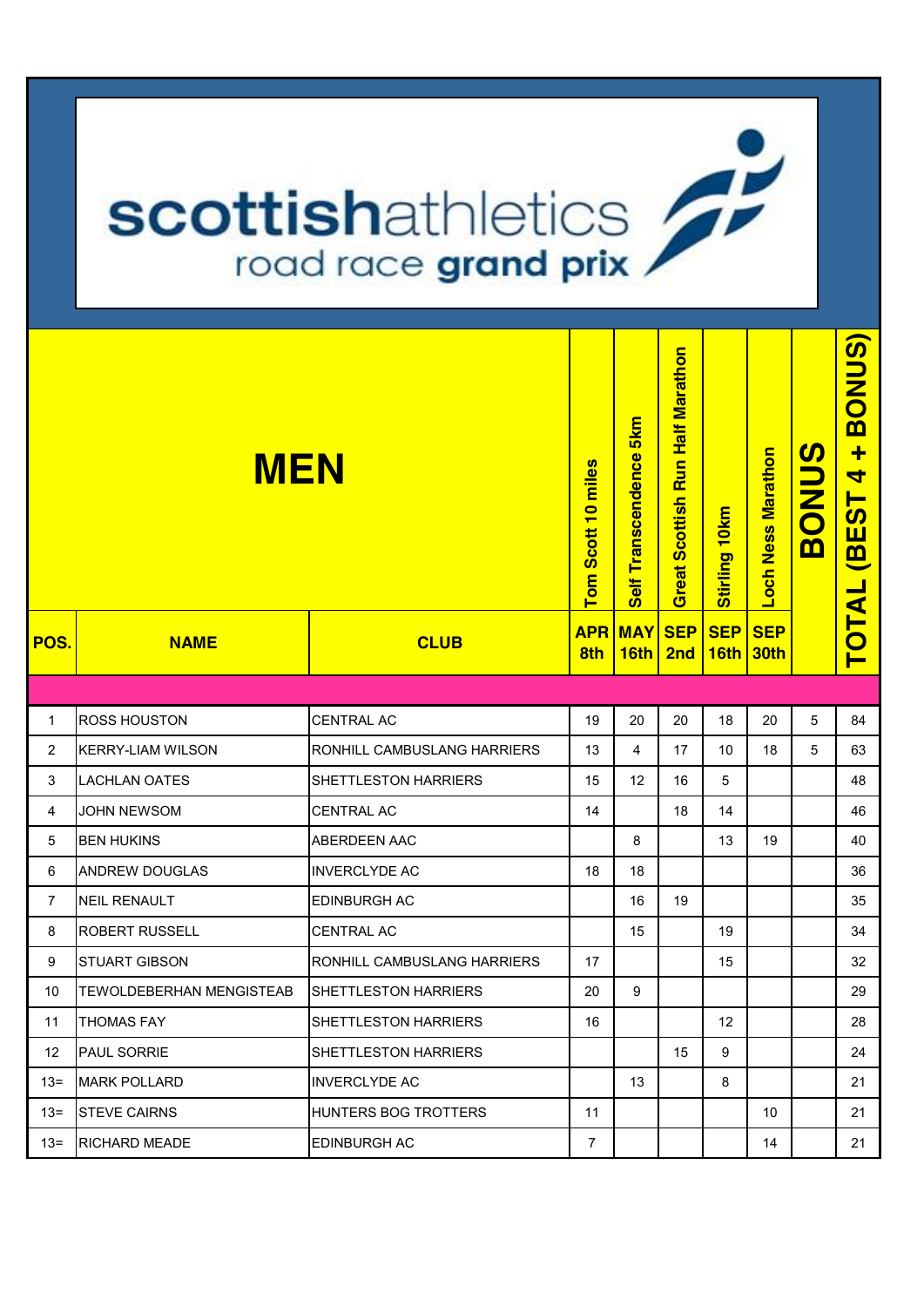| 16     | <b>WAGENE TAFESE</b>       | RONHILL CAMBUSLANG HARRIERS       |    |                |                | 20             |                | 20              |
|--------|----------------------------|-----------------------------------|----|----------------|----------------|----------------|----------------|-----------------|
| 17     | <b>ALEX HENDRY</b>         | <b>CENTRAL AC</b>                 |    | 19             |                |                |                | 19              |
| $18 =$ | <b>KRIS BERRY</b>          | <b>CORSTORPHINE AAC</b>           |    | 17             |                |                |                | 17              |
| $18 =$ | <b>CHRIS MACKAY</b>        | <b>INVERCLYDE AC</b>              |    |                |                | 17             |                | 17              |
| $18 =$ | <b>MARCUS SCOTNEY</b>      | <b>TEAM HOKA UK</b>               |    |                |                |                | 17             | 17              |
| $21 =$ | <b>LEWIS MILLAR</b>        | <b>CENTRAL AC</b>                 |    | 5              |                | 11             |                | 16              |
| $21 =$ | <b>DOUGLAS SELMAN</b>      | <b>CORSTORPHINE AAC</b>           |    |                |                | 16             |                | 16              |
| $21 =$ | <b>DAVID HUNTER</b>        | PERTH ROAD RUNNERS                |    |                | 4              |                | 12             | 16              |
| $21 =$ | <b>SCOTT BRADLEY</b>       | <b>CARNEGIE HARRIERS</b>          |    |                |                |                | 16             | 16              |
| 25     | <b>ROGER VAN GOMPEL</b>    | DUNDEE HAWKHILL HARRIERS          |    |                |                |                | 15             | 15              |
| $26 =$ | <b>LUKE TRAYNOR</b>        | <b>GIFFNOCK NORTH</b>             |    | 14             |                |                |                | 14              |
| 26=    | <b>KEVIN BRYDON</b>        | SHETTLESTON HARRIERS              |    |                | 14             |                |                | 14              |
| $26 =$ | <b>GEORGE TAYLOR</b>       | <b>GIFFNOCK NORTH</b>             |    |                | $\mathbf{1}$   |                | 13             | 14              |
| $29 =$ | <b>ROBERT GILROY</b>       | RONHILL CAMBUSLANG HARRIERS       | 12 | $\mathbf{1}$   |                |                |                | 13              |
| 29=    | <b>BENJAMIN MELBY</b>      | <b>GARSCUBE HARRIERS</b>          |    |                | 13             |                |                | 13              |
| $29 =$ | <b>MICKEY BREEN</b>        | <b>CORSTORPHINE AAC</b>           |    | $\overline{7}$ |                | 6              |                | 13              |
| 32     | <b>CRISPIN WALSH</b>       | <b>BELLAHOUSTON HARRIERS</b>      |    |                | 12             |                |                | 12              |
| $33 =$ | <b>JACK HAMILTON</b>       | RONHILL CAMBUSLANG HARRIERS       |    | 11             |                |                |                | 11              |
| $33 =$ | <b>IAIN CONNELL</b>        | KILMARNOCK HARRIERS               |    |                | 11             |                |                | 11              |
| $33 =$ | <b>MARK PATERSON</b>       | <b>BELLAHOUSTON HARRIERS</b>      |    |                |                |                | 11             | 11              |
| $36 =$ | <b>KIERAN DOCHERTY</b>     | <b>BELLAHOUSTON HARRIERS</b>      | 10 |                |                |                |                | 10              |
| $36 =$ | <b>GRANT SHELDON</b>       | RONHILL CAMBUSLANG HARRIERS       |    | 10             |                |                |                | 10 <sup>1</sup> |
| $36 =$ | JONATHAN CARPENTER         | <b>CORSTORPHINE AAC</b>           |    |                | 10             |                |                | 10 <sup>°</sup> |
| $39 =$ | <b>STEWART CAMPBELL</b>    | <b>ARBOATH &amp; DISTRICT</b>     | 9  |                |                |                |                | 9               |
| $39 =$ | <b>KEIRAN DOCHERTY</b>     | <b>BELLAHOUSTON ROAD RUNNERS</b>  |    |                | 9              |                |                | 9               |
| $39 =$ | <b>EWAN TAYLOR</b>         | PERTH ROAD RUNNERS                |    |                |                |                | 9              | 9               |
| $42 =$ | <b>RUSSELL WHITTINGTON</b> | <b>BELLAHOUSTON ROAD RUNNERS</b>  | 8  |                |                |                |                | 8               |
| $42 =$ | <b>GREIG GLENDINNING</b>   | <b>BELLAHOUSTON ROAD RUNNERS</b>  |    |                | 8              |                |                | 8               |
| $42 =$ | <b>KEVIN FERRIS</b>        | <b>SPRINGBURN HARRIERS</b>        |    |                |                |                | 8              | 8               |
| $45 =$ | <b>GRANT WILKIE</b>        | <b>CORSTORPHINE AAC</b>           |    |                | $\overline{7}$ |                |                | $\overline{7}$  |
| $45 =$ | <b>STEPHEN TRAINER</b>     | <b>GREENOCK GLENPARK HARRIERS</b> |    |                |                | $\overline{7}$ |                | $\overline{7}$  |
| $45 =$ | <b>MARTIN DUTHIE</b>       | <b>CALDERGLEN HARRIERS</b>        |    |                |                |                | $\overline{7}$ | $\overline{7}$  |
| $48 =$ | <b>DAN CLARKSON</b>        | EDINBURGH AC                      | 6  |                |                |                |                | 6               |
| $48 =$ | <b>ANDREW CHRISTY</b>      | <b>CORSTORPHINE AAC</b>           |    | 6              |                |                |                | 6               |
| $48 =$ | <b>STEVEN PRENTICE</b>     | <b>BELLAHOUSTON HARRIERS</b>      |    |                | 6              |                |                | 6               |
| $48 =$ | <b>BOB PATERSON</b>        | <b>FORRES HARRIERS</b>            |    |                |                |                | 6              | 6               |